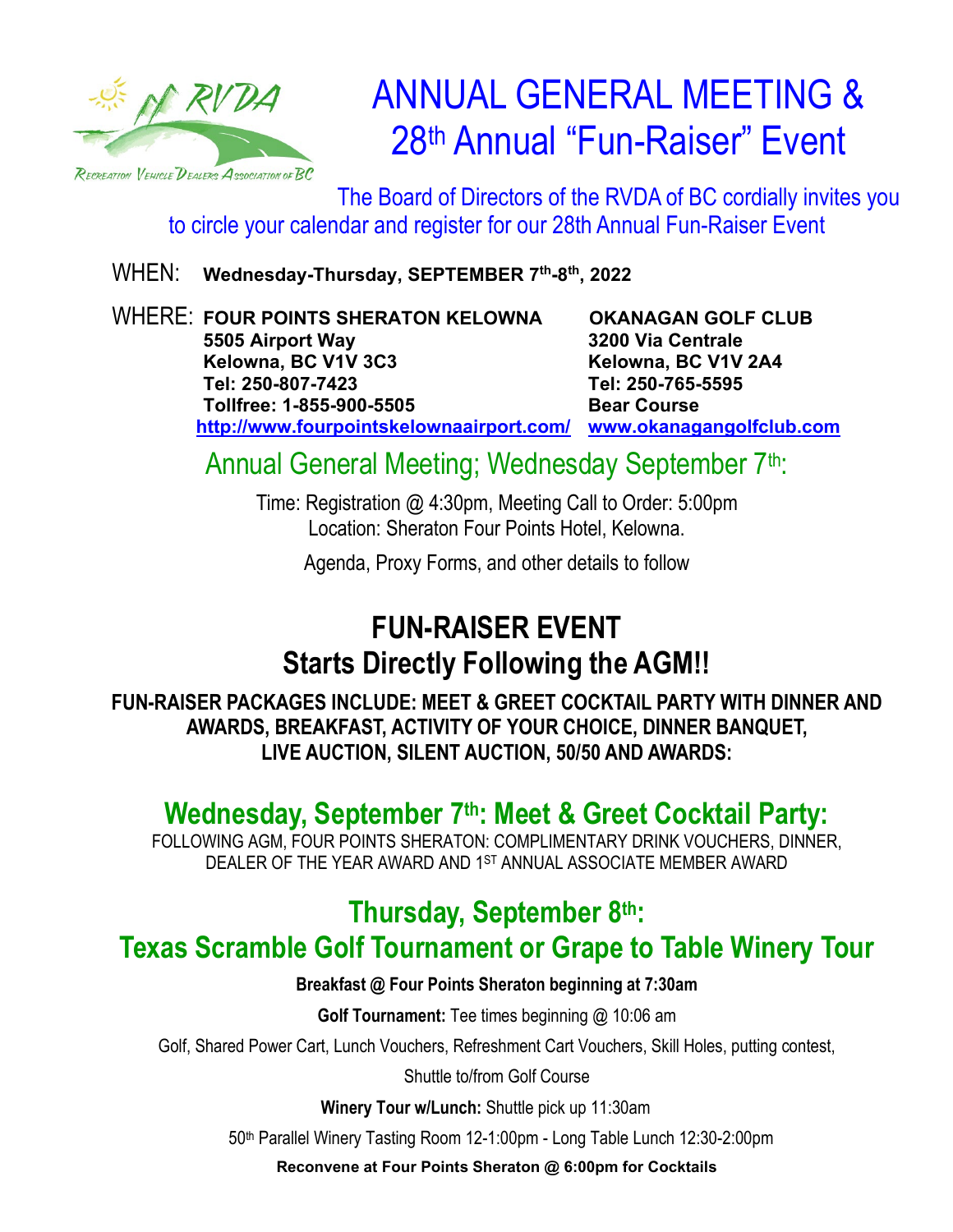

ANNUAL GENERAL MEETING & 28th Annual "Fun-Raiser" Event

#### **DINNER BANQUET, LIVE AUCTION, SILENT AUCTION, 50/50 AND GOLF AWARDS:**

**Dinner Banquet** 7:00pm followed by Live/Silent Auction/Awards

# **FULL AGM FUN-RAISER PACKAGE**

\*\*Package #1: Golf Tournament\*\* \*\*Package #2: Winery Tour \*\*

 **Package #1 or #2: COST: \$275.00 (MEMBER) \$325.00 (NON-MEMBER)**

**\*\***Package #3: Meals Only\*\* (Cocktail Party, Breakfast, Dinner)

**COST: \$185.00 (MEMBER) \$235.00 (NON-MEMBER)**

HOTEL INFORMATION: A room block has been reserved at Four Points Sheraton Kelowna Airport Hotel; Reservations can be made by calling **250-807-7423** or **1-855-900-5505**.

The room block will expire on August 12<sup>th</sup>, please quote RVDA of BC to receive promotional **pricing, or click on link [Book your group rate for RVDA AGM Sept 2022](https://www.marriott.com/events/start.mi?id=1650920212537&key=GRP)**